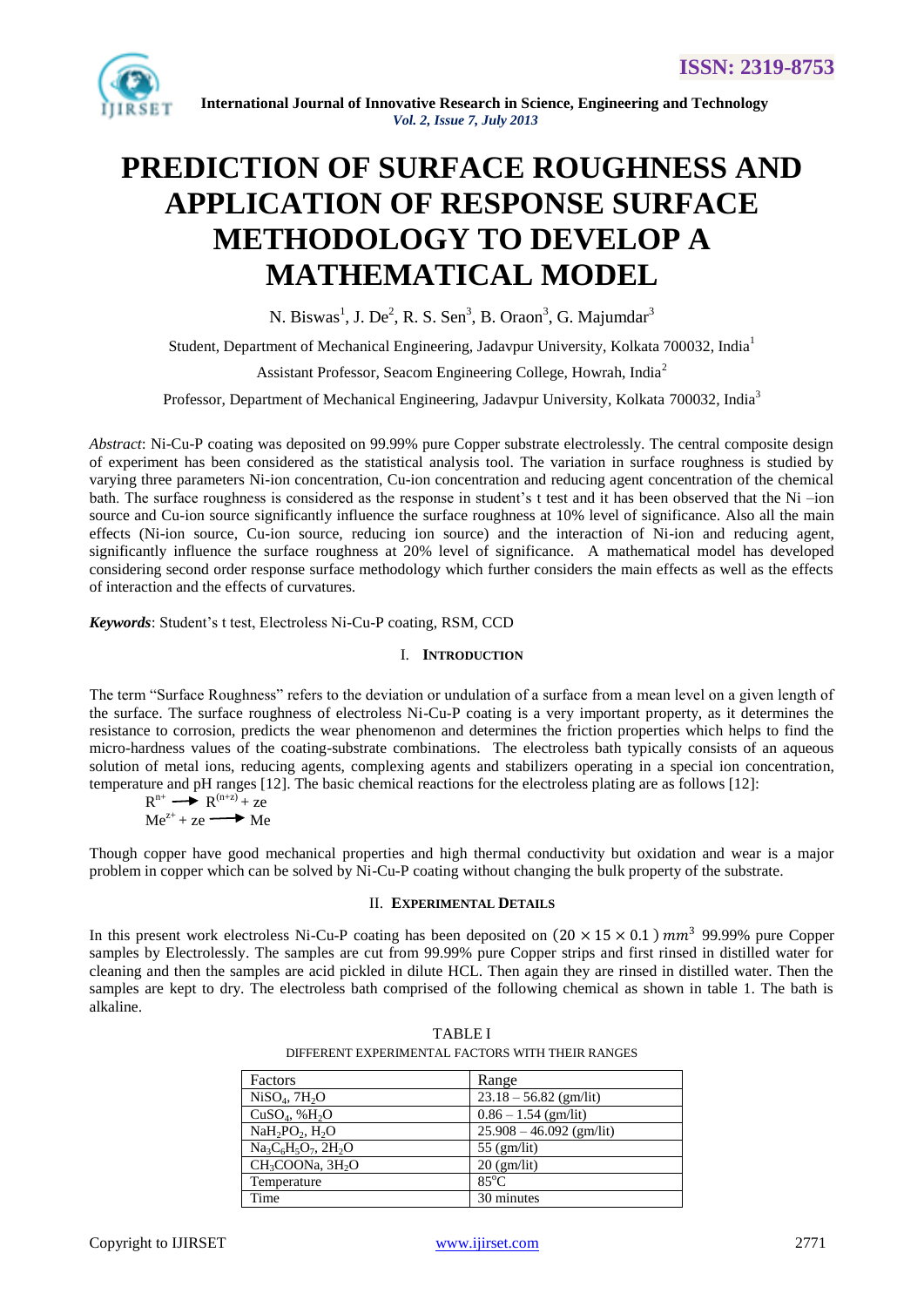

After the deposition of coating for 30 mins the samples are rinsed in distilled water and then properly dried. Then The surface roughness measurements are done by TalySurf machine by Taylor Hobson Precision Instrument Surtronic  $3^+$ . Both Horizontal Magnification (around 100) and Vertical Magnification (around 10000) are done by the instrument accordingly. The surface roughness measurements are taken over a standard sample-length of 25 mm.



Fig. 1 A sample measurement of the surface profile by Talysurf instrument (without levelling)



Fig. 2 Measurement of the surface profile of the above sample by Talysurf instrument (with levelling)

### TABLE III

AVERAGE SURFACE ROUGHESS OF THE AS-DEPOSITED SAMPLES AS FOUND IN FACTORIAL, AXIAL AND CENTRAL POINTS

| Experiments<br>Run No. of the<br>Sequence No.<br>Experiment |                  |                | <b>Coded Values of the Parameters</b> |                                      |                   |                                          |
|-------------------------------------------------------------|------------------|----------------|---------------------------------------|--------------------------------------|-------------------|------------------------------------------|
|                                                             |                  |                | $NiSO4$ . $7H2O$                      | CuSO <sub>4</sub> .5H <sub>2</sub> O | $NaH2PO2$ . $H2O$ | Average                                  |
| Points                                                      | $\tilde{\sigma}$ | Experiments    | $X_1$                                 | $X_2$                                | $X_3$             | <b>Surface Roughness,</b><br>$R_a \mu m$ |
|                                                             | 1                | 20             | $-1$                                  | $-1$                                 | $-1$              | 0.4212                                   |
|                                                             | $\mathbf{2}$     | 9              | $+1$                                  | $-1$                                 | $-1$              | 0.3888                                   |
| <b>Factorial Points</b>                                     | 3                | 10             | $-1$                                  | $+1$                                 | $-1$              | 0.7196                                   |
| ଛ                                                           | $\overline{4}$   | $\overline{7}$ | $+1$                                  | $+1$                                 | $-1$              | 0.5282                                   |
| $(n_f =$                                                    | 5                | 17             | $-1$                                  | $-1$                                 | $+1$              | 0.524                                    |
|                                                             | 6                | 16             | $+1$                                  | $-1$                                 | $+1$              | 0.565                                    |
|                                                             | $\overline{7}$   | 3              | $-1$                                  | $+1$                                 | $+1$              | 0.5322                                   |
|                                                             | 8                | 18             | $+1$                                  | $+1$                                 | $+1$              | 0.5832                                   |
|                                                             | 9                | $\mathbf{1}$   | $-1.682$                              | $\mathbf{0}$                         | $\overline{0}$    | 0.509                                    |
| ତ                                                           | 10               | 11             | $+1.682$                              | $\Omega$                             | $\Omega$          | 0.4402                                   |
| $\mathbf{H}$                                                | 11               | $\overline{2}$ | $\theta$                              | $-1.682$                             | $\theta$          | 0.4682                                   |
| $\mathbf{a}$                                                | 12               | 13             | $\Omega$                              | $+1.682$                             | $\theta$          | 0.327                                    |
| <b>Axial Points</b>                                         | 13               | 6              | $\theta$                              | $\overline{0}$                       | $-1.682$          | 0.58                                     |
|                                                             | 14               | $\overline{4}$ | $\theta$                              | $\theta$                             | $+1.682$          | 0.518                                    |
|                                                             | 15               | 14             | $\theta$                              | $\theta$                             | $\mathbf{0}$      | 0.6798                                   |
| Points                                                      | 16               | 12             | $\theta$                              | $\theta$                             | $\boldsymbol{0}$  | 0.5782                                   |
|                                                             | 17               | 8              | $\theta$                              | $\theta$                             | $\theta$          | 0.5594                                   |
| Central<br>ଚ                                                | 18               | 19             | $\Omega$                              | $\Omega$                             | $\theta$          | 0.4268                                   |
| Ш                                                           | 19               | 5              | $\overline{0}$                        | $\overline{0}$                       | $\overline{0}$    | 0.439                                    |
| $\mathbf{g}$                                                | 20               | 15             | $\theta$                              | $\theta$                             | $\theta$          | 0.5978                                   |

# III. **STATISTICAL ANALYSIS**

The Central Composite Design (CCD) is used for modelling a second-order response surface. A CCD consists of  $I^k$ factorial or fractional factorial points,  $n_f$  (usually coded  $\pm 1$  rotation), 2k axial points  $[(\pm a, 0, 0, \ldots, 0), (0, \pm a, 0, \ldots, 0),$  $(0, 0, \pm a, \ldots, 0), \ldots, (0, 0, \ldots, \pm a)$ ] and  $n_c$  central points  $[(0, 0, 0, \ldots, 0)]$  and central points,  $n_c$  (to make CCD orthogonal or uniform precision design). The uniform precision design means that the variance of the response at origin is equal to the variance of the response at a unit distance from the origin. A uniform precision design ensures more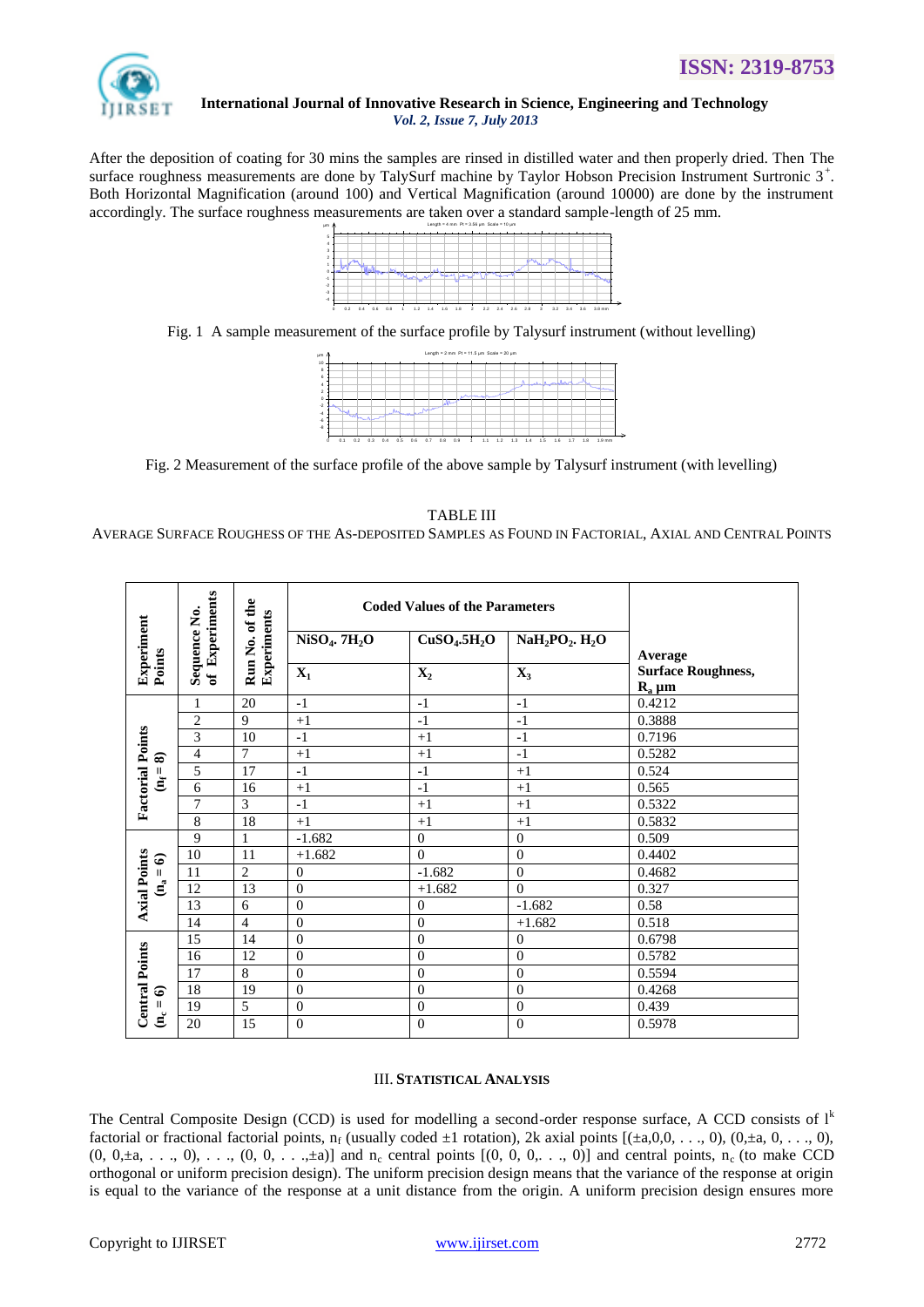2



# **International Journal of Innovative Research in Science, Engineering and Technology** *Vol. 2, Issue 7, July 2013*

protection against bias in the coefficients than an orthogonal design. A CCD can be made rotatable by selecting the appropriate value of  $\alpha$  and for a rotatable CCD,  $\alpha = \pm \sqrt[4]{n_f}$ . Therefore,

 $Z^0$  = central point of the design or the basic level  $i<sup>th</sup>$  $parameter =$  $Z_i^{\max} + Z_i^{\min}$ 

 $\Delta Z_i^0$  = unit or interval of variation on the  $Z_i$  axis for the *i*<sup>th</sup> parameter = 2  $Z_i^{\max} - Z_i^{\min}$ 

 $X_i = i$ -th independent variable =  $\frac{Z_i - Z_i}{\Delta Z^0}$ 0  $\frac{i}{\Delta Z_i^0}$  $Z_i - Z_i^0$ 

*i*  $Z_i$  = actual value of the *i*-th process parameter

 $Z_i^{max}$  = maximum actual value of the *i*-th process parameter

 $Z_i^{min}$  = minimum actual value of the i-th process parameter

Let,  $k = No$ . of factors = 3 and  $l = No$ . of levels = 2,

 $\therefore$   $n_f$  = No. of factorial points =  $l^k$  = 2<sup>3</sup> = 8,  $n_a$  = No. of axial points = 2 × k = 2 × 3 = 6 and  $n_c$  = No. of central points  $= 6$ 

 $\therefore$  Z = Total no. design points or total no. of observations =  $n_f + n_a + n_c = 8 + 6 + 6 = 20$ 

Now, for Central Composite Design (CCD), the value of  $\alpha = \sqrt[4]{n_f} = \sqrt[4]{8} = \pm 1.682$ 

In order to determine the significance of individual process parameters as well as their interactions, the following equation can be considered [14]:

 $R_3 = \beta_0 + \beta_1 X_1 + \beta_2 X_2 + \beta_3 X_3 + \beta_{12} X_1 X_2 + \beta_{13} X_1 X_3 + \beta_{23} X_2 X_3 + \beta_{123} X_1 X_2 X_3 + \epsilon$ Where ε represents an error component

The corresponding fitted equation can be expressed as follows [14]:

$$
\hat{R}_a = E (R_a - \varepsilon) = \hat{\beta}_0 + \hat{\beta}_1 X_1 + \hat{\beta}_2 X_2 + \hat{\beta}_3 X_3 + \hat{\beta}_1 2 X_1 X_2 + \hat{\beta}_3 X_1 X_3 + \hat{\beta}_2 2 X_2 X_3 + \hat{\beta}_3 2 X_1 X_2 X_3
$$

Where  $\beta_0$ ,  $\beta_1$ ,  $\beta_2$ ,  $\beta_3$ ,...,  $\beta_{123}$  and  $\hat{\beta}_0$ ,  $\hat{\beta}_1$ ,  $\hat{\beta}_2$ ,...,  $\hat{\beta}_1$ ,  $\hat{\beta}_2$ ,...,  $\hat{\beta}_1$  are the regression co-efficients.

The co-efficients of the factors of the fitted equation are obtained through the Regression analysis in MINITAB Release 13.1 statistical software.

Regression Analysis equation for Ra versus X1, X2, X3, X1X2, X2X3, X3X1, X1X2X3

$$
\widehat{R_a} = 0.519 + 0.0493X_1 + 0.0274X_2 + 0.0492X_3 - 0.0104X_1X_2 - 0.0006X_2X_3 + 0.0284X_3X_1 - 0.0170X_1X_2X_3
$$

The estimated"*t*" values for particular process parameter can be obtained from the following equation:

$$
t_{\text{estimated}} = \frac{|Coefficient \text{ of process parameters}|}{\sigma_{\beta}} = \frac{|\hat{\beta}|}{\sigma_{\beta}}
$$

If for a particular regression coefficient, t estimated  $> t_{\alpha}$ , v, then the main effect or the interaction of the factors corresponding to that particular regression coefficient is significant, i.e. the factor or the interaction significantly affect the process response.

 $\sigma_e^2$  = Replication variance =  $\sum_{i=1}^{n_c=6} \frac{(Ra_{act} - Ra_{avg})^2}{(n_c - 1)^2}$  $\sum_{=1}^{\infty}$   $(n_c \int_{0}^{6} (Ra_{act} -$ 1 2 1 *nC*  $i=1$   $\left\{ \mathbf{u}_c \right\}$  $a_{\text{crit}} - \mathbf{M} u_{\text{avg}}$ *n*  $\frac{Ra_{act} - Ra_{avg}}{R} =$  Estimate of error

Where,  $R_{a_{\text{act}}}$  = Actual value of the surface roughness for the *i*-th central point.

 $Ra_{avg}$  = Average value of surface roughness for the central points.

$$
n_c
$$
 = No. of central points = 6 & DOF=  $n_c$  − 1 = 6−1 = 5  
\n
$$
\therefore Ra_{avg} = \frac{(0.4212 + 0.597 + 0.565 + 0.4268 + 0.524 + 0.5823)}{6} = 0.5195
$$

Now,

$$
\sigma_e^2 = \frac{(0.00966289 + 0.00600625 + 0.00207025 + 0.00859329 + 0.002025 + 0.0039384)}{6 - 1} = 0.006059354
$$

Now  $\sigma_{\beta}^2 = \sigma_{\rm e}^2 / n_{\rm f}$ 

Where,  $n_f$  = No. of factorial points. = 8.

So, 
$$
\sigma_{\beta}^2 = 0.006059354 / 8 = 0.00075741925 \rightarrow \sigma_{\beta} = 0.02752
$$

Estimated t-values for process parameters and their interactions are calculated and given in the following tabular form.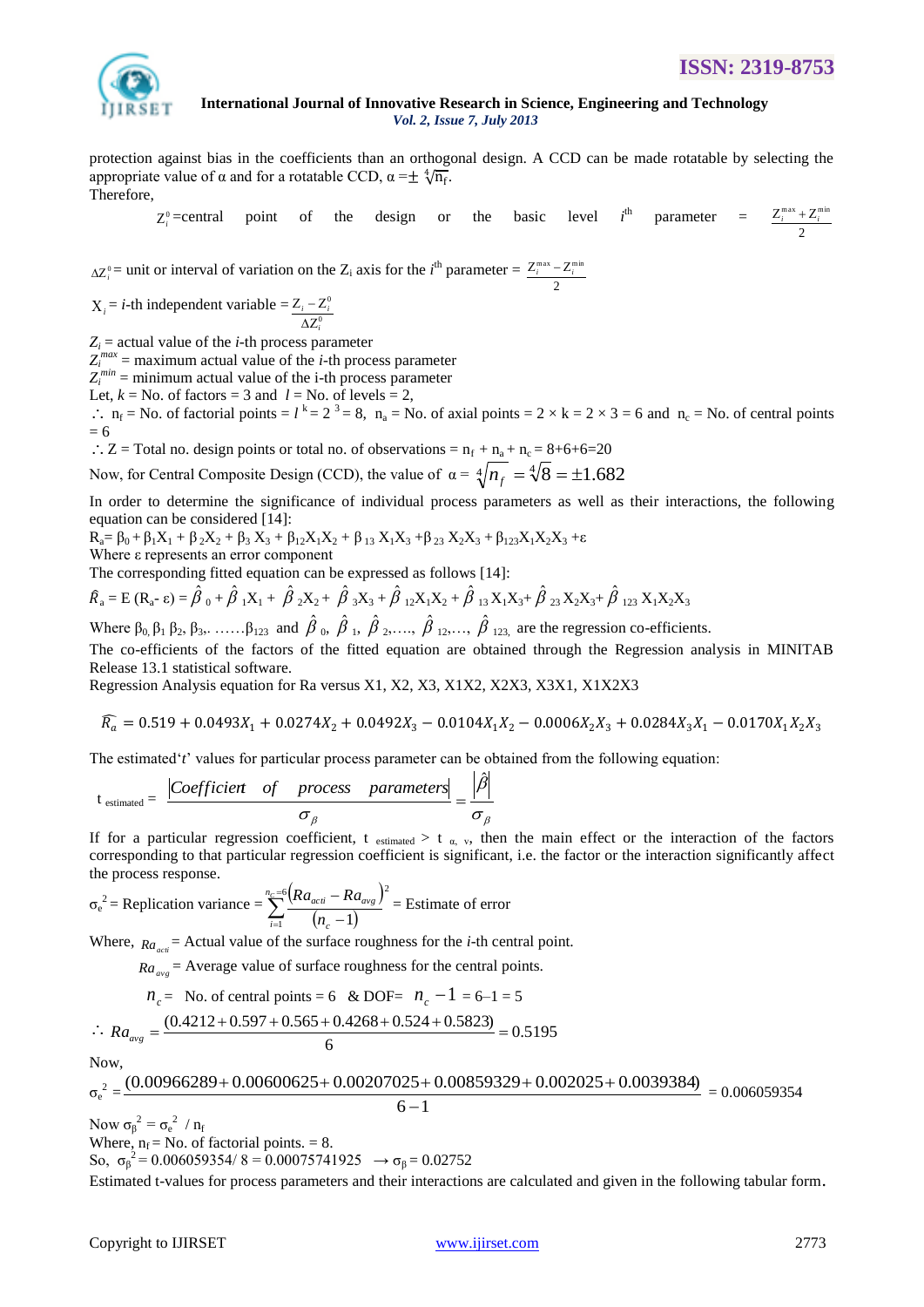

# TABLE IIIII

#### ESTIMATED T-VALUES OF THE PROCESS PARAMETERS AND THEIR INTERACTIONS

|             |                    | <b>Constant</b> | $-$<br>$\mathbf{A}$ | $ -$<br>$\Lambda$ | $\sqrt{2}$          | $- -$<br>$\mathbf{A}_{12}$            | $- -$<br>$\sim$<br>-4339<br>-41 | $- -$<br>$\mathbf{A}_{13}$ | $\mathbf{v}$<br>$\mathbf{A}_{123}$ |
|-------------|--------------------|-----------------|---------------------|-------------------|---------------------|---------------------------------------|---------------------------------|----------------------------|------------------------------------|
| <b>υ</b> .  | σe                 |                 |                     |                   |                     | $L_{12}$                              | L2<br>- - - -                   | L <sub>13</sub>            | $L_{123}$                          |
| 0.006059354 | 0.02752<br>0.02132 | 18.859          | .7914<br>.          | 0.9956            | 7070<br>. . / 0 / 0 | 3770<br>$\mathsf{U} \cdot \mathsf{U}$ | 0.0218                          | .032<br>1.034              | $-1$<br>$0.61^{\circ}$             |

### TABLE IVV

FONT SIZES FOR PAPERS TABULATED VALUES OF STUDENT"S T-DISTRIBUTION

| <b>Degrees Of Freedom</b> | <b>Level of Significance</b> |                    |  |  |  |
|---------------------------|------------------------------|--------------------|--|--|--|
|                           | 0.1                          | $0.2\,$            |  |  |  |
|                           | $t_{0.1:5} = 1.476$          | $t_{0.2:5} = 0.92$ |  |  |  |

#### TABLE V

FONT SIZES FOR PAPERS COMPARISON OF ESTIMATED T-VALUES OF THE COEFFICIENTS WITH THE TABULATED VALUES OF STUDENT"S T-DISTRIBUTION

| SI <sub>No.</sub> | Student's t co-efficients | <b>Estimated t-values</b> | $t_{0.1:5} = 1.476$ | $t_{0.2:5} = 0.92$ |
|-------------------|---------------------------|---------------------------|---------------------|--------------------|
|                   |                           | 1.7914                    | Significant         | Significant        |
|                   |                           | 0.9956                    | Insignificant       | Significant        |
|                   |                           | 1.7878                    | Significant         | Significant        |
|                   | $t_{12}$                  | 0.3779                    | Insignificant       | Insignificant      |
|                   | $t_{23}$                  | 0.0218                    | Insignificant       | Insignificant      |
|                   | $t_{13}$                  | 1.032                     | Insignificant       | Significant        |
|                   | $t_{123}$                 | 0.6177                    | Insignificant       | Insignificant      |

From the above table it can be concluded that  $(X_1, X_3)$  two of the main effects are significant at 10% & all the main effects  $(X_1, X_2, X_3)$  at 20% level of significance. The interactions  $X_{13}$  is also significant at 20% level of significance. The other interactions are insignificant at both 10% & 20% level of significance.

#### IV.**MATHEMATICAL MODEL FOR SECOND ORDER RESPONSE SURFACE**

Response Surface Methodology (RSM) consists of statistical and mathematical techniques which are useful for developing, improving, and optimizing processes. The most extensive applications of RSM can be found in situations when several input variables potentially influence some performance measure or quality characteristic of a process. Thus performance measure or quality characteristic is called the response. This input variables are independent variables. Response Surface method develops a model that describes a continuous surface which connects the measured data taken at strategically important places in the experimental window. It also models the effects of parameters at different levels. RSM uses a least square curve-fit to develop a mathematical model tests its validity and analyze the developed model. RSM has the ability to predict, with statistical limits, the behaviour of the process at any point within the design window. The independent variables (denoted by  $X_1, X_2, \ldots, X_k$ ) are assumed to be continuous and can be controlled with negligible error. The response is postulated to be a random variable. The response is postulated to be a random variable. For three independent variables  $X_1, X_2$  and  $X_3$  the response  $R_a$  can be represented as a function of  $X_1$ ,  $X_2$  and  $X_3$  as follows [14]:

$$
R_a = f(X_1, X_2, X3) + \varepsilon
$$

If the expected response is denoted by  $\hat{R}_a = E (R_a - \varepsilon)$ , then the response surface is represented by  $\hat{R}_a$  = f (X<sub>1</sub>, X<sub>2</sub>, X<sub>3</sub>).

A second or higher order RSM Model is necessary to approximate the surface around a curvature. In most cases, a second order RSM model is adequate which can be represented by the following equation:

$$
R_{a} = \beta_{0} + \sum_{i=1}^{k} \beta_{i} X_{i} + \sum_{i=1}^{k} \beta_{i} X_{i}^{2} + \sum_{i=1}^{k} \sum_{i=1}^{k} \beta_{ij(i
$$

The fitted equation is represented by [14]:

$$
\hat{R}_{a} = E (R_{a^{-}} \varepsilon) = \hat{\beta}_{0} + \sum_{i=1}^{k} \hat{\beta}_{i} X_{i} + \sum_{i=1}^{k} \hat{\beta}_{i} X_{i}^{2} + \sum_{i=1}^{k} \sum_{i=1}^{k} \hat{\beta}_{ij(i\n
$$
= \hat{\beta}_{0} + \hat{\beta}_{1} X_{1} + \hat{\beta}_{2} X_{2} + \hat{\beta}_{3} X_{3} + \hat{\beta}_{11} X_{1} X_{1} + \hat{\beta}_{22} X_{2} X_{2} + \hat{\beta}_{33} X_{3} X_{3} + \hat{\beta}_{12} X_{1} X_{2} + \hat{\beta}_{23} X_{2} X_{3} + \hat{\beta}_{13} X_{1} X_{3}
$$
\nWhere,  $\varepsilon$  = error component.
$$

Where,  $\varepsilon$  = error component.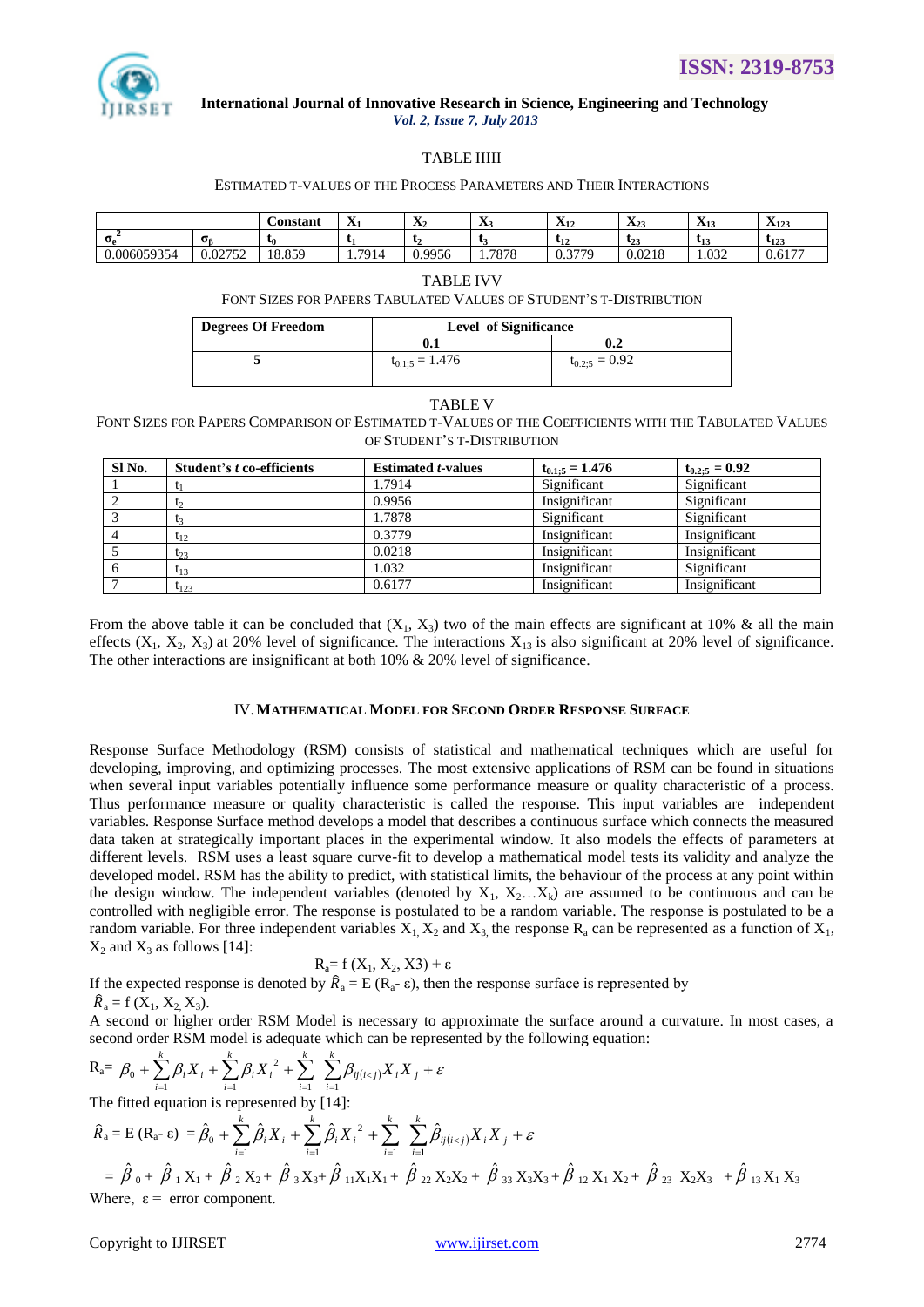

# $E = a$  mathematical expectation

The co-efficients of the fitted equations are obtained through the Response Surface Analysis in MINITAB Release 13.1 statistical software. The Second Order Response Surface Equation for Surface Roughness ( $R_a \mu m$ ) is as follows:

 $\widehat{R_a} = 0.51985 + 0.04932X_1 + 0.02736X_2 + 0.04925X_3 + 0.01101X_1X_1 - 0.00490X_2X_2 - 0.00695X_3X_3$ +  $0.01040X_1X_2 + 0.02840X_1X_3 - 0.00055X_2X_3$ 



Fig. 3 Surface Contour plots for  $\widehat{R_a} = f(X_1, X_2)$ 



Fig. 4 Surface Contour plots for  $\widehat{R_a} = f(X_2, X_3)$ 



Fig. 5 Surface Contour plots for  $\widehat{R_a} = f(X_3, X_1)$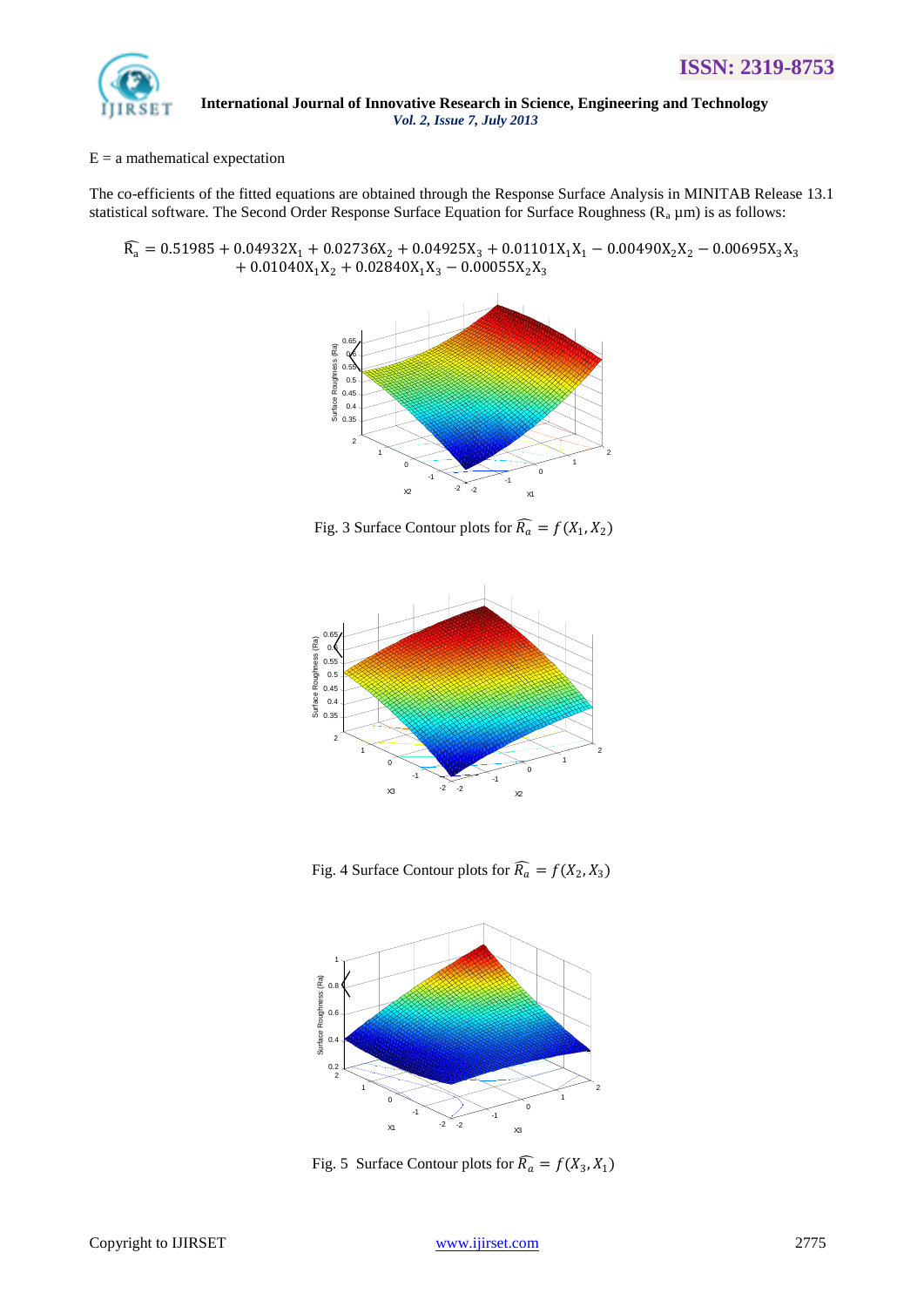

The test of reliability for the predicting response surface equations has been carried out by Fisher's Variance Ratio known as the *F*-Test. The *F*-ratio is given by the following equation [14]:  $F = \sigma_{res}^2 / \sigma_e^2$ 

$$
Where,
$$

$$
\sigma_{res}^2 = \text{Residual variance} = \sum_{i=1}^{N=20} \frac{(Ra_{act} - Ra_{esti})^2}{(Z - n)}
$$

$$
\sigma_e^2 = \text{Replication variance} = \sum_{i=1}^{n_c=6} \frac{(Ra_{act} - Ra_{avg})^2}{(n_c - 1)}
$$

 $n =$  number of coefficients in the regression equation

 $Ra_{estii}$  = estimated value of Surface Roughness for the *i*-th observation

The following table gives the values of  $\sigma_{res}^2$ ,  $\sigma_e^2$  and the *F*-values for the for the predicting response surface equation:

TABLE VV

FONT SIZES FOR PAPERS ESTIMATION OF FISHER"S F-RATIO (FOR SURFACE ROUGHNESS)

| <b>Predicting Response</b><br><b>Surface Equation</b> | <b>Residual Variance</b> | <b>Replication Variance</b> | <b>Estimated F-value</b> |
|-------------------------------------------------------|--------------------------|-----------------------------|--------------------------|
| $R_a = f(X_1, X_2, X_3)$                              | 0.0088                   | 0.006059354                 | 1.4523                   |

The upper degrees of freedom (v<sub>1</sub>=Z - n) and lower degrees of freedom (v<sub>2</sub> = n<sub>c</sub>-1) are 10 and 5 respectively. The Fvalue for 1% level of significance (for v<sub>1</sub>=10, v<sub>2</sub>=5) is  $F_{0.01;10,5}$ = 10.05. The estimated F-value (1.4523) for the prediction of response surface equation,  $R_a = f(X_1, X_2, X_3)$ , is less than 10.05. Hence it can be concluded that the established response surface predicting equation give a good fitting to the observed data.

# V. **CONCLUSION**

The surface roughness is considered as the response in student's test and it can be concluded that the Ni –ion source and Cu-ion source significantly influence the surface roughness at 10% level of significance. Also all the main effects (Ni-ion source, Cu-ion source, reducing ion source) and the interaction of Ni-ion and reducing agent, significantly influence the surface roughness at 20% level of significance.

Fig 3-5 shows the surface plots and contour plots for  $\hat{R}_a = f(X_1, X_2)$ ,  $\hat{R}_a = f(X_2, X_3)$ , and  $\hat{R}_a = f(X_1, X_3)$ . From fig 3 it can be observed that, keeping  $X_3=0$ , for constant values of Copper source concentration  $(X_2)$ , the Surface Roughness of the samples increases with the increase in Nickel source concentration  $(X_1)$ . For constant values of  $X_1$ , the Surface Roughness of the samples increases with the increase in copper concentration  $(X_1)$ 

From fig 4 it can be observed that, keeping  $X_1=0$ , for constant values of Copper source  $(X_3)$ , the Surface Roughness of the samples increases with the increase in copper concentration  $(X_1)$  and then again decreases moderately. And for constant values of  $X_2$ , the Surface Roughness increases upto a certain value of Copper source concentration  $(X_2)$  and then again decreases moderately.

From Fig 5 it can be observed that keeping  $X_2 = 0$ , for constant values of reducing agent concentration  $(X_3)$ , the Surface Roughness decreases moderately and then again increases moderately upto a certain value of Nickel source concentration  $(X_1)$ . And for constant values of  $X_1$ , the Surface Roughness increases moderately upto a certain value of reducing agent concentration  $(X_3)$  and then again increases.

# **ACKNOWLEDGMENT**

The authors gratefully wish to express deep gratitude to Metrology lab, Jadavpur University, India, for providing facility to carry out the experiment.